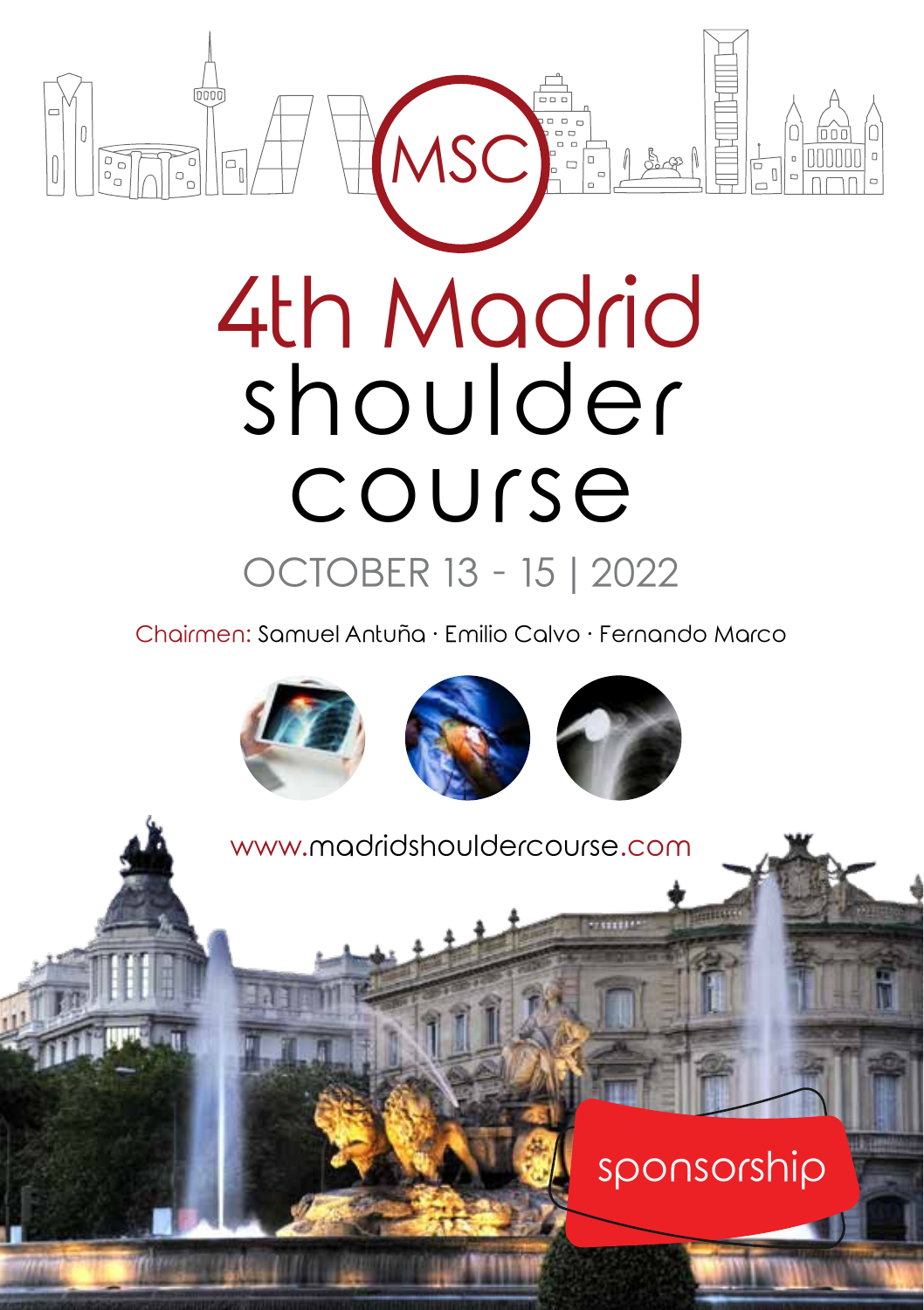| <b>INDEX</b>               |    |
|----------------------------|----|
| Local organizing committee | 03 |
| General information        | 03 |
| Exhibition sponsorship     | 04 |
| Floor map                  |    |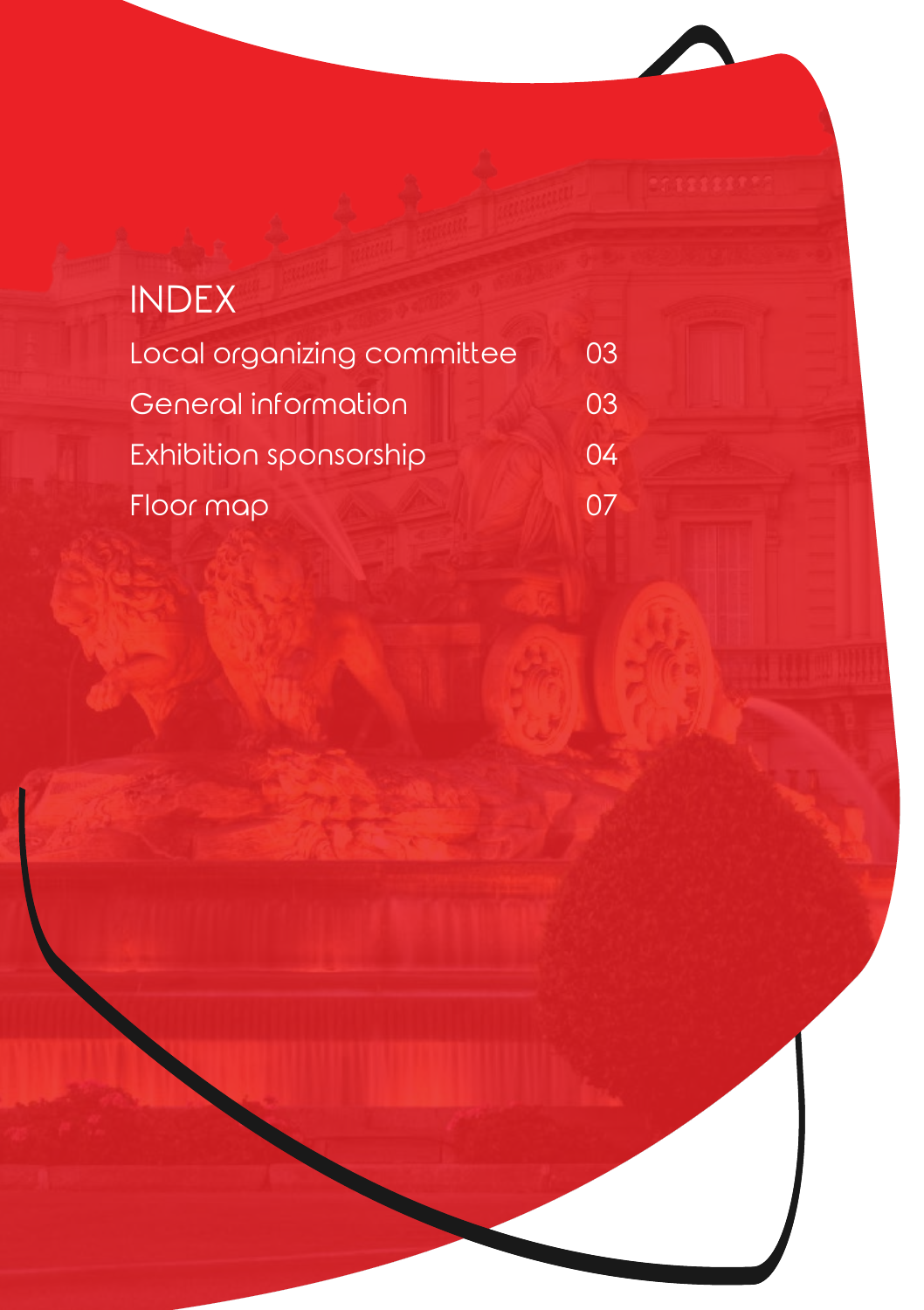

### LOCAL ORGANIZING COMMITTEE





Samuel Antuña (Spain)

Emilio Calvo (Spain)



Fernando Marco (Spain)

#### GENERAL INFORMATION

**DATES** October 13-15, 2022

#### **VENUE**

Hotel Meliá Castilla C. del Poeta Joan Maragall, 43, 28020 Madrid



**WEBSITE** www.madridshouldercourse.com

TECHNICAL SECRETARIAT TORRESPARDO Association Management

Laura Bravo Nàpols 187, 2º, 08013 Barcelona Tel. +34 93 246 35 66 l.bravo@torrespardo.com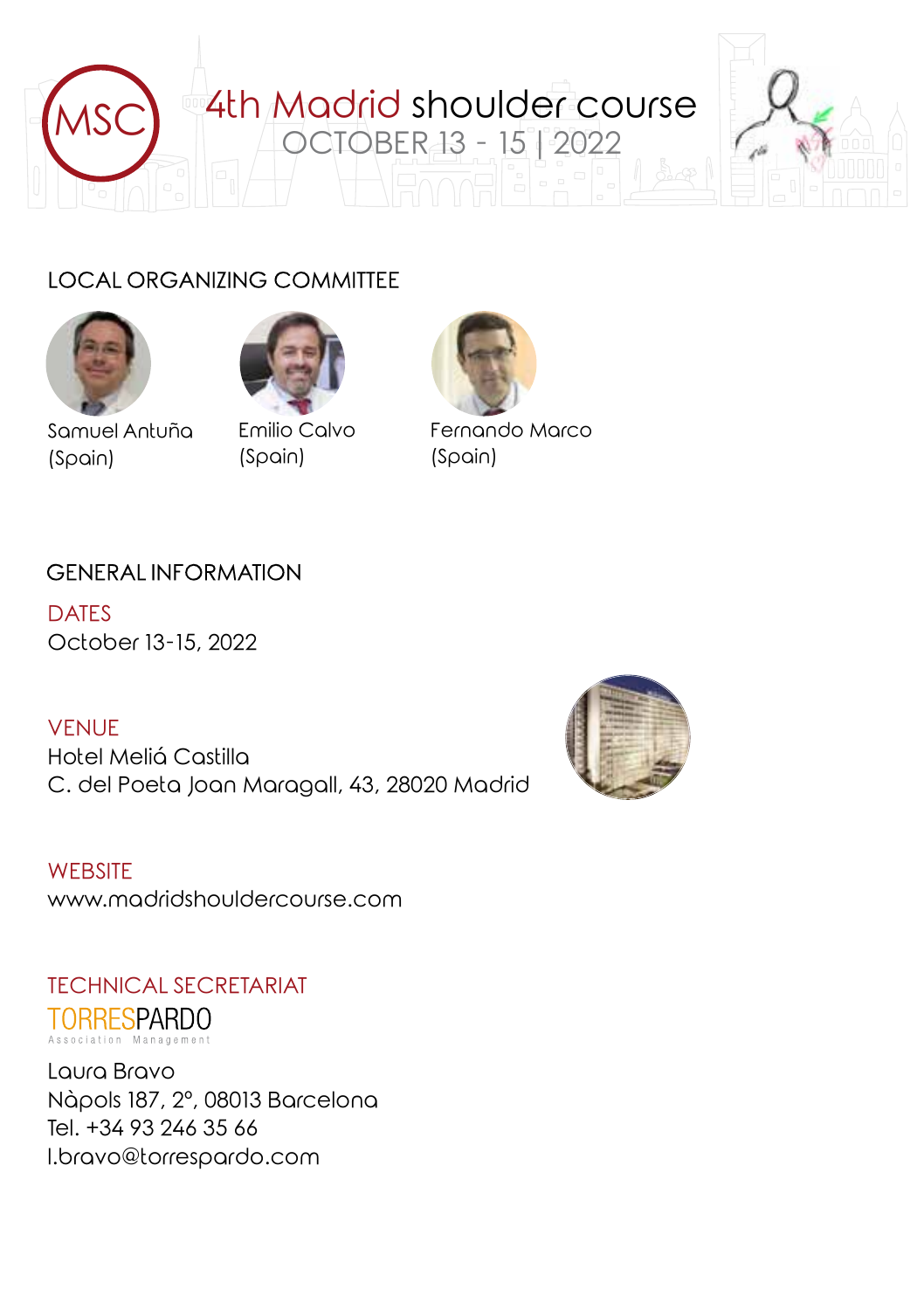



## **1. BOOTH**

#### **4.000€**

Size: 3 m. x 3 m. Maximum building height: 2,50 m.

## This includes:

• Exhibition space - 3 exhibitor's badges for each 9 sqm - Cleaning on public areas and aisles - Acknowledgement at the Congress Website



## **2. BOOTH + WORKSHOP 6.500€**

# **2.1. WORKSHOP**

#### **3.000€**

Within the scientific programme, at the end of the lunch time, with a maximum duration of 75 minutes

- The workshop is considered as a private event of the company, so the company will invite the attendees.
- The price includes rental of the meeting room, AV standard set-up: screen, videoprojector, computer, mega phony (two table micros, one podium micro and two hand micros) and one AV technician.
- Companies will be requested to submit the content of the workshop to the Scientific Committee.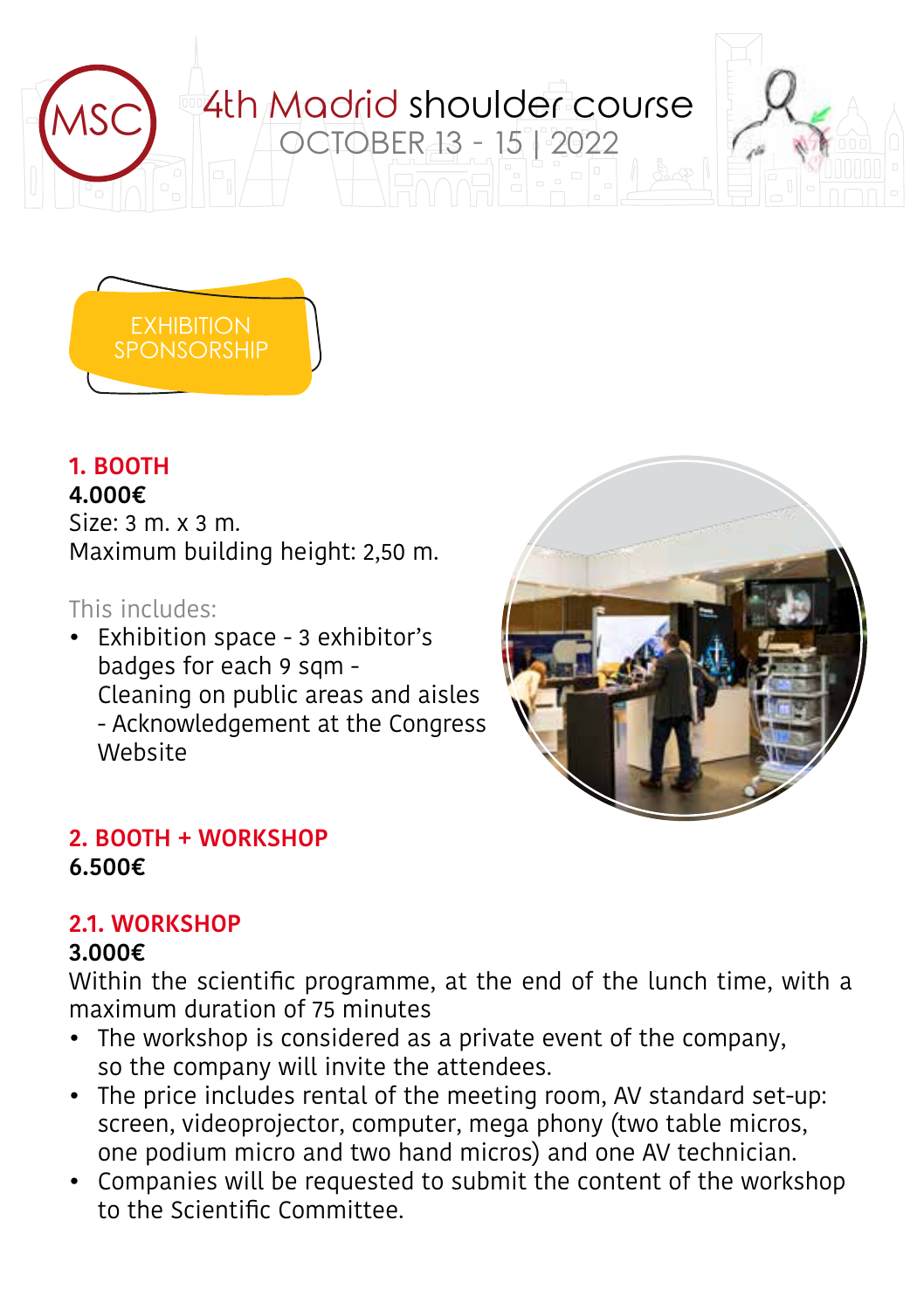

- The company is able to present products (aimed at improving quality, care and patient service), either by means of a series of conferences and a discussion forum, or with a practical session demonstrating the placement and use of medical material.
- The symposium programme, with subjects, speakers and timetables, will be included in the scientific programme.

#### **3. ADVERTISING**

#### **500€ each logo**

It's possible to advertise in Congress Program (back cover) and Website. Price for each logo.

#### **4. CONGRESS BAGS**

#### **2.000€**

To be supplied by the company subject to the LOC approval.

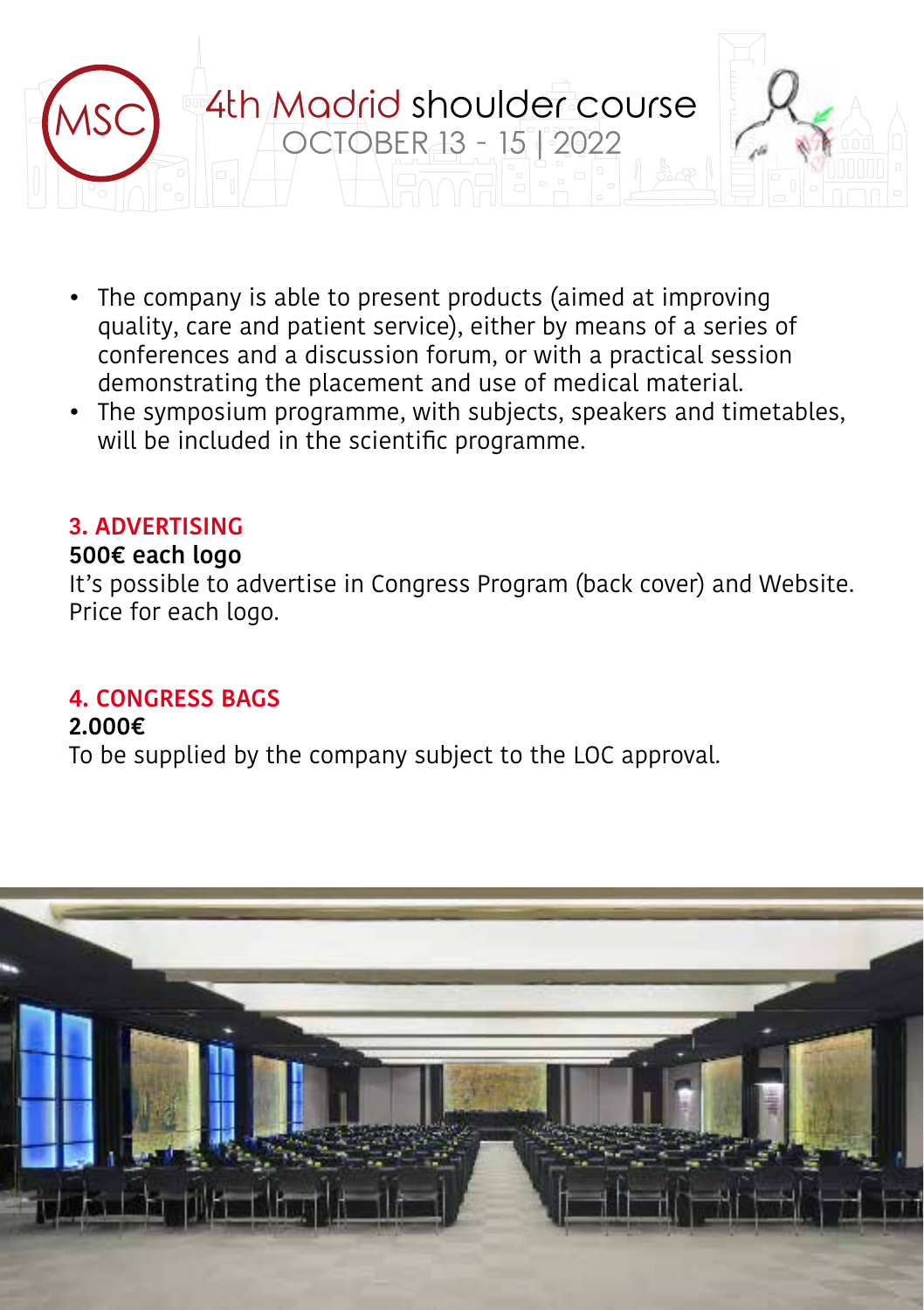

#### **5. BAG INSERTS**

**800€** Limited to three companies.

#### **6. LANYARDS**

#### **2.000€**

Badge lanyard branded with the company logo for all participants, accompanying persons and speakers. Badge lanyards to be supplied by the company.

All prices are VAT excluded

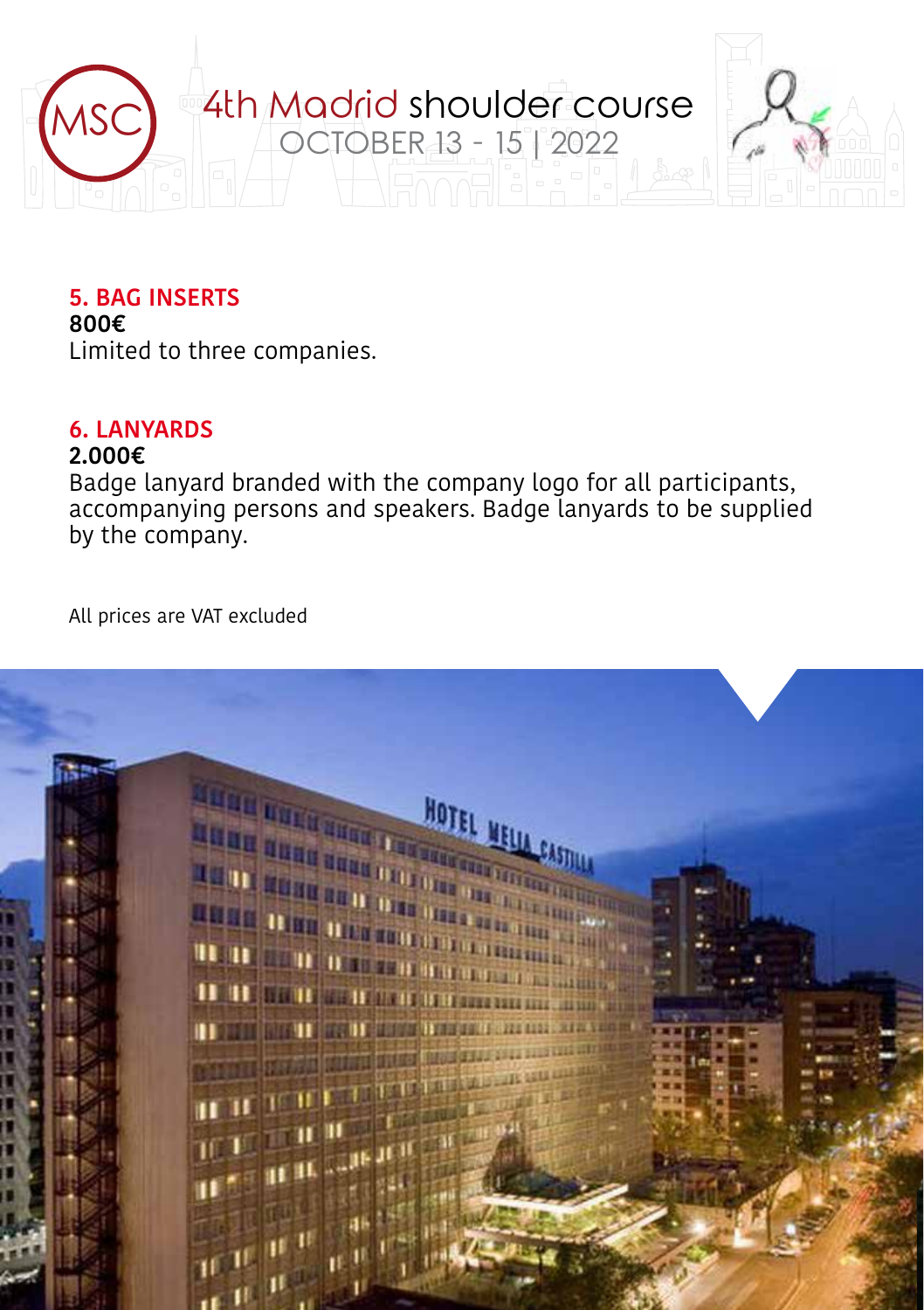

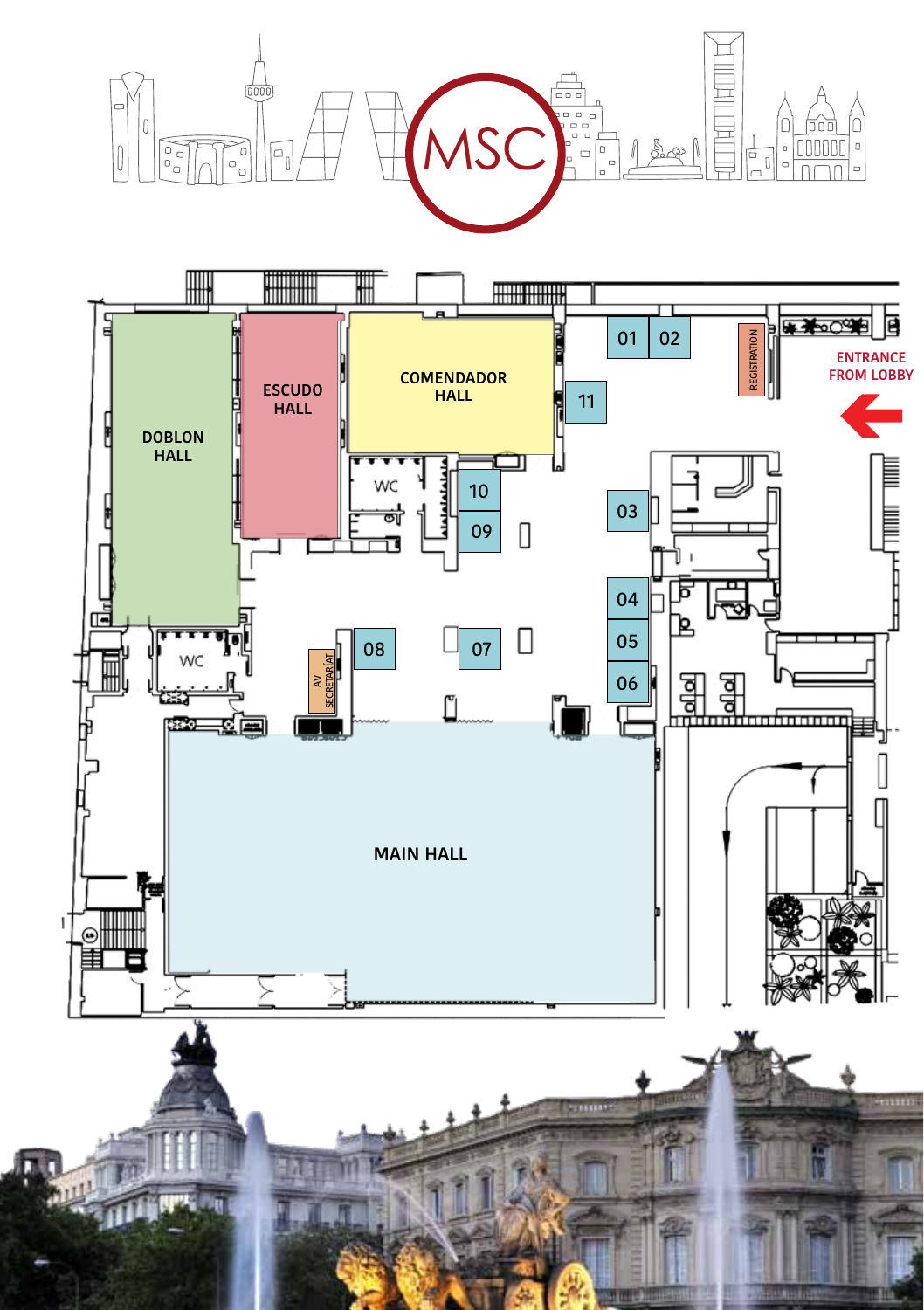

VENUE Hotel Meliá Castilla C. del Poeta Joan Maragall, 43, 28020 Madrid